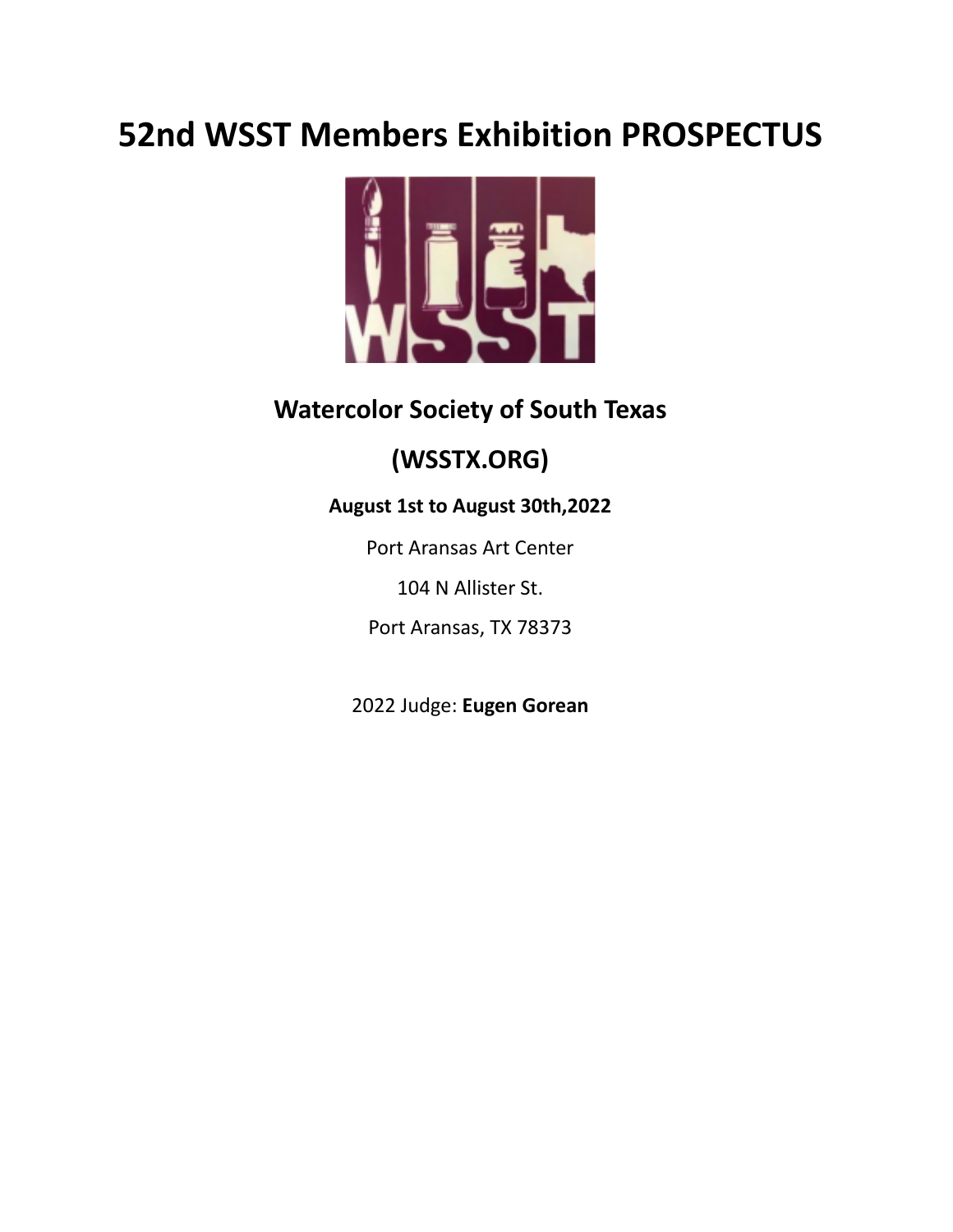#### **President's Message**



2022 is here and we are already getting prepared for this year's 52nd WSST Member's Exhibition! Eugen Gorean is our judge for the exhibition this year.

We are excited to have Mr. Gorean as a judge this year as well as one of our teachers who will offer a 3-day workshop in December 2022! Open enrollment is now open to sign up for this wonderful workshop!

The WSST has a long history of promoting watercolor as an artistic medium since its inception in 1970. Our roots go back even before this time, however our society was officially formed in April 1970.

The official charter consisted of 36 *SWS-Dallas Charter Members* called "The SWS Corpus Christi Chapter". This included Ed Whetzle,

past treasurer of the SWS who served as our first president.

This year will mark our 52nd Anniversary as a society!

This will also be our second year to have the event both online "virtually" and in-person for those who live in the area. This will allow both our out-of-town members to enter their works and local members to showcase their work at the Port Aransas Art Center.

The online submission process will be open on June 1st, 2022. Our Calendar and time line is listed below.

We want to thank everyone who has joined our society in the past few years during these difficult times. We are proud to continue the Zoom platform and bring to you our guest artists. We hope that these lessons and instruction will help you improve your skills in watercolor.

You will be able to submit 2 entries for submission and only 1 will be chosen to be eligible for an award and recognition.

Thank you again for your consideration in participating in our members exhibition this year!

Sincerely and Keep Painting!

Al Kline President WSST (2018-present)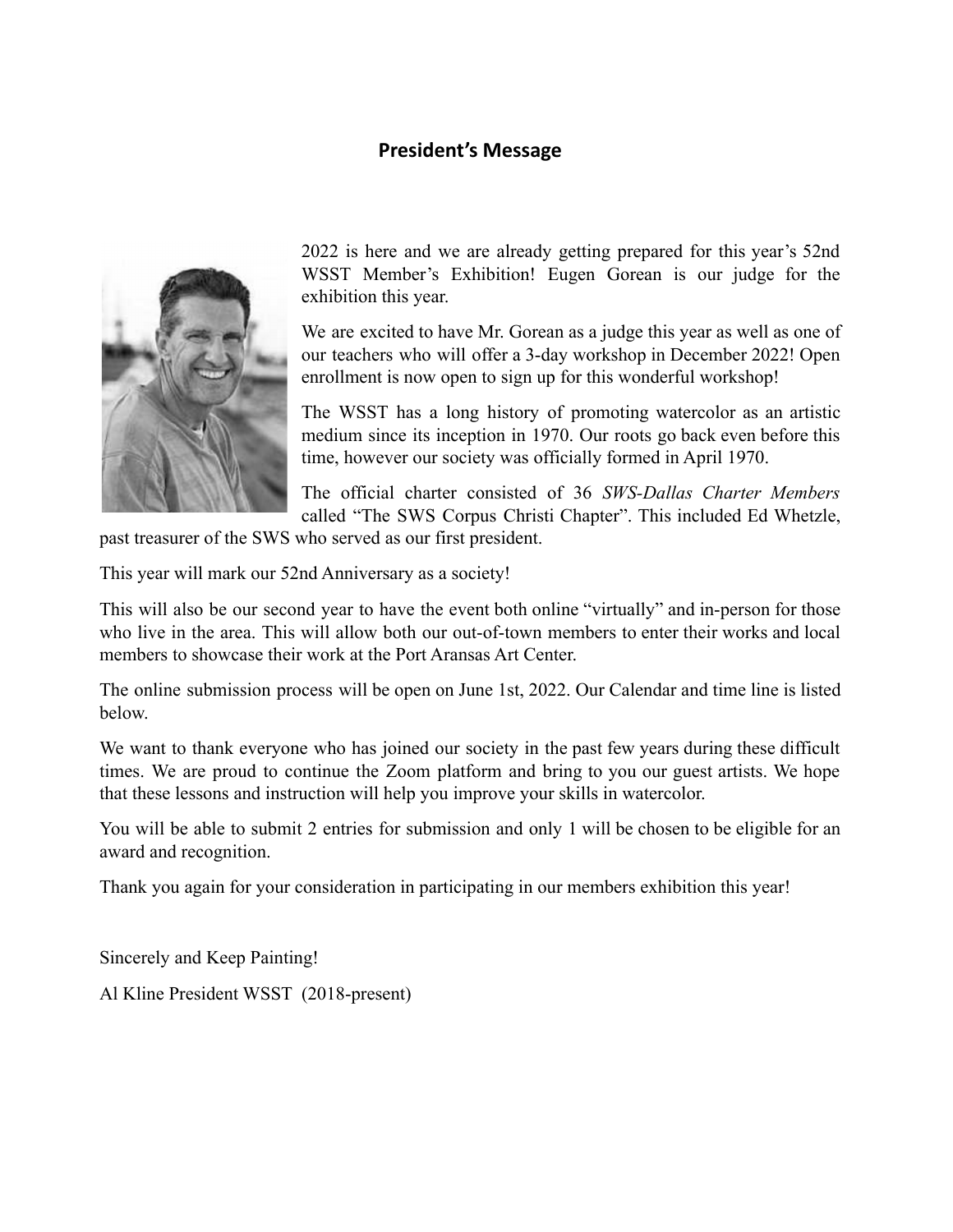#### **Judge for 52nd Anniversary WSST Members Exhibition**



**Eugen Gorean**

Artist Eugen Gorean was born to a family of teachers in Chisinau, Moldova. Having started to paint and to draw as a young child, by the age of 12 he had already decided to pursue a career in art. At just 16, he became a student at the A. Plamadeala Art College. After four years of study there, even more convinced of his vocation, he moved to the Academy of Fine Arts in Chisinau. Within two years, he became the "Best Student" of the Academy.

Throughout his studies, Gorean became increasingly attracted to watercolor, which he found not only rich in technique, but also sincere in presentation. His artistic goal was then and is now to capture the invisible realities that pervade human experience – the subtle relationship between humans and their environment, the sensitive balance between cliché and reality, the eternal longing for a utopian ideal in the midst of a fragmented and fragmenting world. From the beginning, Gorean has been strongly influenced by classical academic traditions, and in particular artists such as Turner and Durer. He is fascinated, in particular, by the plein-air pictorial methods of J.S. Sargent. While these influences can be detected in his work, they are hardly defined.

Gorean's work is not only held in private collections, but can also be found in public collections such as the European Parliament, the Uckange Museum, and even the Purcari Winery. His commitment to art extends beyond his own work to the didactic diffusion of his craft and vision. He routinely holds workshops across the world. More recently, Gorean has become the official ambassador of the Canson brand, and of intoretto brushes. After all, the ideal life is both practical and beautiful.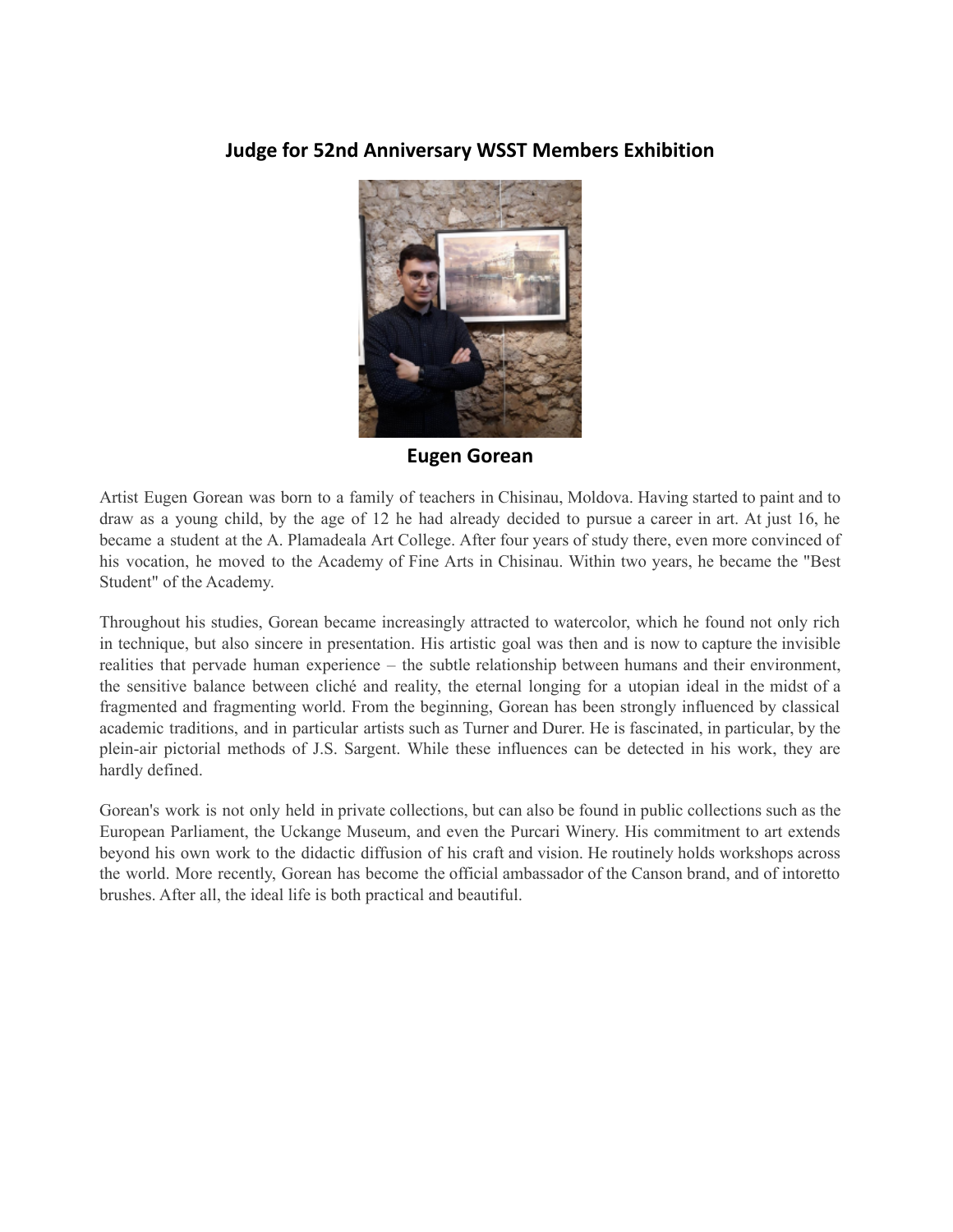#### **Exhibition Calendar**

June 1st, 2022 - Entry/Submission begins through our website July 15th, 2022 –

Deadline for entry online.

July 16th-23th, 2022 - Judging of online entry by Eugen Gorean. July 23rd, 2022 -

Announcement of winners and awards.\*

July 31st, 2022 - Art Drop-off at Port Aransas Art Center.

August 1st-30th - In person and virtual show. Paintings will be made available for purchase with 40% proceeds going to the Port Aransas Art Center.

August 31st, 2022 – Pick up paintings and Exhibition Ends.

#### **Eligibility**

The exhibit is open to current members of the Watercolor Society of South Texas. Members may enter up to two (2) original paintings with a fee total of \$30. Paintings must have been completed within the last two (2) years. All entries should be in aqueous medium such as transparent and opaque watercolors, gouache, acrylics, egg tempera, casein, watercolor pencils, watercolor crayons and water -soluble inks. Water based media collage is acceptable. No paintings completed under supervision or instruction are acceptable.

#### **Presentation/Framing (For in-person exhibition only)**

All submitted work must meet the following requirements:

- Maximum frame size is not to exceed 72 inches (Length + Width of work).
- Paintings must be matted and framed under plexi-glass or can be presented without plexi-glass if properly varnished.
- Floating frames are allowed as long as the work is matted (Watercolor work can float OVER mat) and the hanging wire is hidden.
- Paintings must have adequate wire hangers (no saw tooth or clip frames accepted) Frame must be simple and without ornamentation. Frames may be of any color. ● Mats much be white or light-colored neutral tones (a colored liner is acceptable) ● A label with the title, value, artist name, telephone number should be affixed along the upper right-hand corner to the back surface of the work. (See labels below for printing)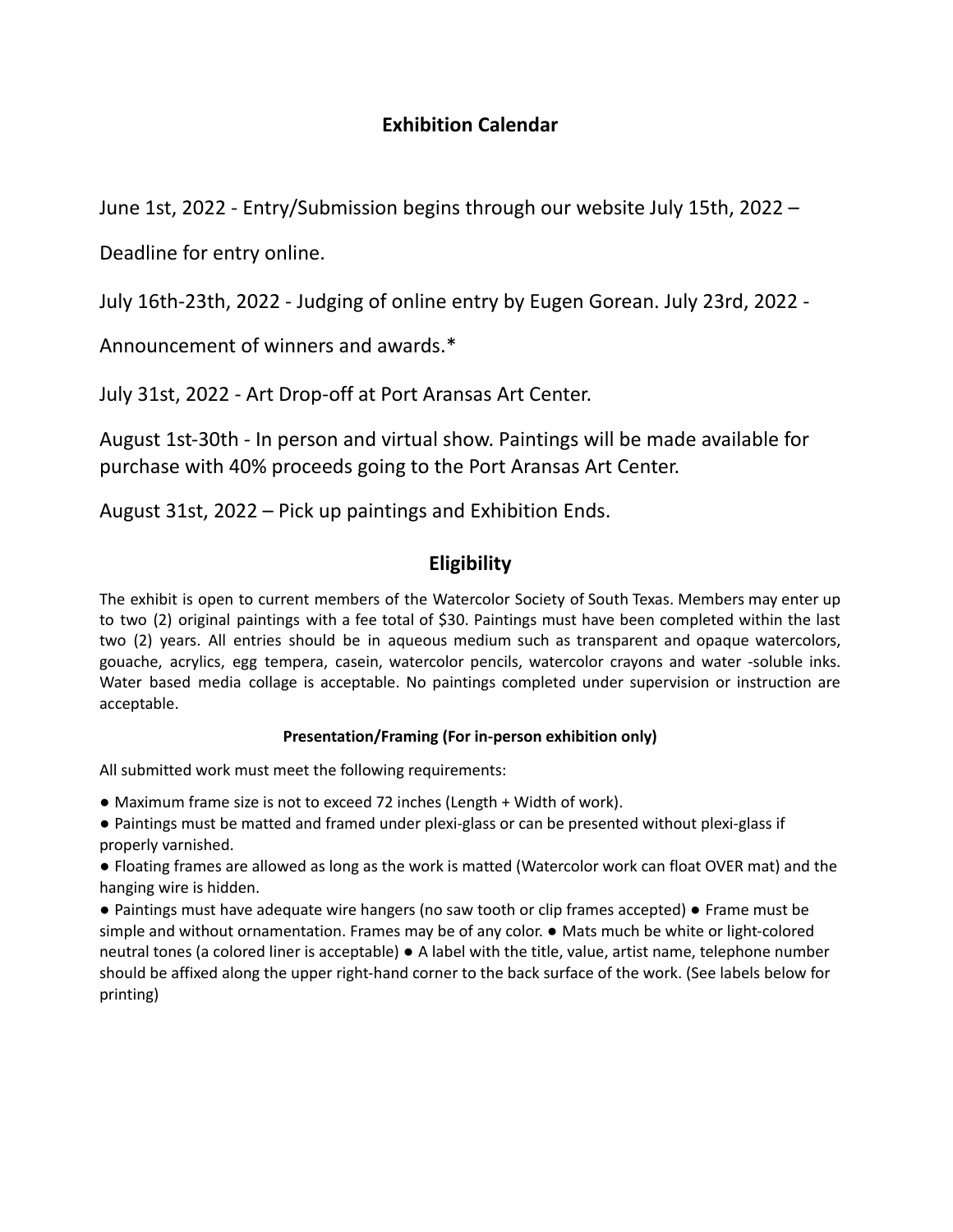#### **Sales (All Entries)**

- All work must be for sale. Please attach a price to each entry.
- All work is exhibited online for sale with proceeds (40% donation) going to the Port Aransas Art Center.
- Work must remain on display for the duration of the exhibit and on the website.

#### **Awards (All Entries)**

- Best of Show \$500
- First Place \$350
- Second Place \$250
- Third Place \$150
- Honorable Mention (3) \$50
- All members who submit work are eligible for an award.
- Only one (1) award will be given to a single individual per category.
- Although members are allowed to submit two (2) works, only one (1) work is eligible for an award of distinction.
- Persons receiving awards will gain credit towards WSST Signature status.

#### **LIABILITY**

**Entry grants the WSST and the Port Aransas Art Center permission to reproduce work for records and promotional purposes. Although the utmost care will be taken in handling artwork, neither the WSST and Port Aransas Art Center, its representatives or individuals working with Port Aransas Art Center will be responsible for damage or loss whatever the cause. Artists are responsible for providing their own insurance for accepted work.**